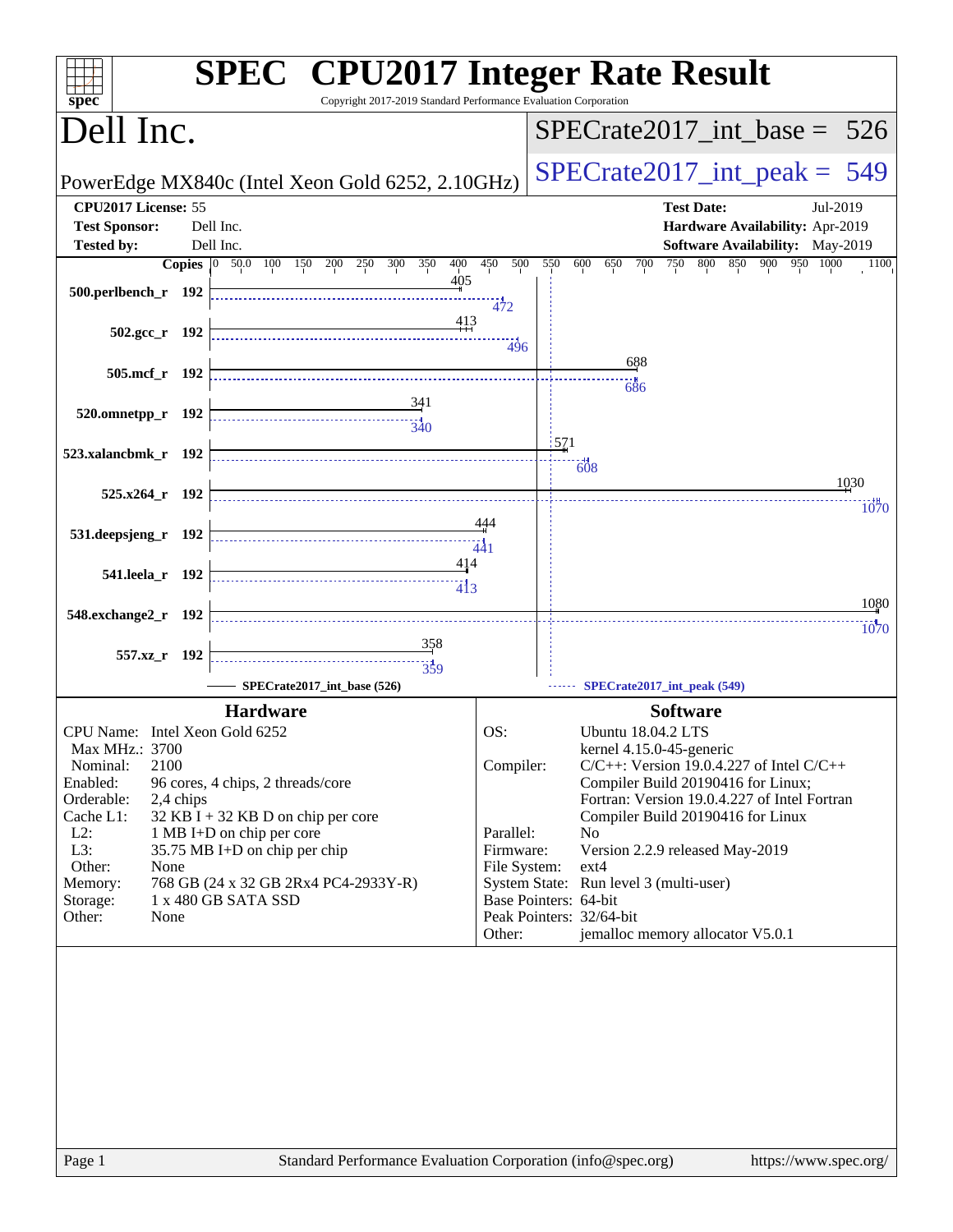| $Spec^*$                   | <b>SPEC CPU2017 Integer Rate Result</b><br>Copyright 2017-2019 Standard Performance Evaluation Corporation |                                        |
|----------------------------|------------------------------------------------------------------------------------------------------------|----------------------------------------|
| Dell Inc.                  |                                                                                                            | $SPECTate2017$ _int_base = 526         |
|                            | PowerEdge MX840c (Intel Xeon Gold 6252, 2.10GHz)                                                           | $SPECTate2017\_int\_peak = 549$        |
| <b>CPU2017 License: 55</b> |                                                                                                            | <b>Test Date:</b><br>$Jul-2019$        |
| <b>Test Sponsor:</b>       | Dell Inc.                                                                                                  | Hardware Availability: Apr-2019        |
| <b>Tested by:</b>          | Dell Inc.                                                                                                  | <b>Software Availability:</b> May-2019 |
|                            | <b>Results Table</b>                                                                                       |                                        |
|                            | <b>Base</b>                                                                                                | Peak                                   |

**[Copies](http://www.spec.org/auto/cpu2017/Docs/result-fields.html#Copies) [Seconds](http://www.spec.org/auto/cpu2017/Docs/result-fields.html#Seconds) [Ratio](http://www.spec.org/auto/cpu2017/Docs/result-fields.html#Ratio) [Seconds](http://www.spec.org/auto/cpu2017/Docs/result-fields.html#Seconds) [Ratio](http://www.spec.org/auto/cpu2017/Docs/result-fields.html#Ratio) [Seconds](http://www.spec.org/auto/cpu2017/Docs/result-fields.html#Seconds) [Ratio](http://www.spec.org/auto/cpu2017/Docs/result-fields.html#Ratio)**

| 520.omnetpp_r             | 192 | 740 | 341  | 739 | 341  | 740 | 341        | 192 | 739 | 341        | 740        | 340        | 740        | <u>340</u> |
|---------------------------|-----|-----|------|-----|------|-----|------------|-----|-----|------------|------------|------------|------------|------------|
| 523.xalancbmk r           | 192 | 355 | 571  | 357 | 568  | 352 | 575        | 192 | 336 | 604        | 334        | 608        | 333        | 610        |
| 525.x264 r                | 192 | 326 | 1030 | 326 | 1030 | 328 | 1020       | 192 | 314 | 1070       | 312        | 1080       | 313        | 1070       |
| 531.deepsjeng_r           | 192 | 499 | 441  | 496 | 444  | 495 | 444        | 192 | 498 | 442        | <u>499</u> | <u>441</u> | 499        | 441        |
| 541.leela r               | 192 | 766 | 415  | 772 | 412  | 769 | <u>414</u> | 192 | 768 | 414        | 770        | 413        | <u>769</u> | 413        |
| 548.exchange2_r           | 192 | 469 | 1070 | 468 | 1080 | 467 | 1080       | 192 | 469 | 1070       | 468        | 1070       | 469        | 1070       |
| 557.xz r                  | 192 | 579 | 358  | 579 | 358  | 579 | 358        | 192 | 578 | <u>359</u> | 577        | 359        | 579        | 358        |
| $SPECrate2017$ int base = |     |     | 526  |     |      |     |            |     |     |            |            |            |            |            |
| $SPECrate2017$ int peak = |     |     | 549  |     |      |     |            |     |     |            |            |            |            |            |

[500.perlbench\\_r](http://www.spec.org/auto/cpu2017/Docs/benchmarks/500.perlbench_r.html) 192 **[755](http://www.spec.org/auto/cpu2017/Docs/result-fields.html#Median) [405](http://www.spec.org/auto/cpu2017/Docs/result-fields.html#Median)** 760 402 755 405 192 650 470 647 472 **[648](http://www.spec.org/auto/cpu2017/Docs/result-fields.html#Median) [472](http://www.spec.org/auto/cpu2017/Docs/result-fields.html#Median)** [502.gcc\\_r](http://www.spec.org/auto/cpu2017/Docs/benchmarks/502.gcc_r.html) 192 675 403 **[658](http://www.spec.org/auto/cpu2017/Docs/result-fields.html#Median) [413](http://www.spec.org/auto/cpu2017/Docs/result-fields.html#Median)** 644 422 192 549 495 **[549](http://www.spec.org/auto/cpu2017/Docs/result-fields.html#Median) [496](http://www.spec.org/auto/cpu2017/Docs/result-fields.html#Median)** 548 496 [505.mcf\\_r](http://www.spec.org/auto/cpu2017/Docs/benchmarks/505.mcf_r.html) 192 451 688 451 687 **[451](http://www.spec.org/auto/cpu2017/Docs/result-fields.html#Median) [688](http://www.spec.org/auto/cpu2017/Docs/result-fields.html#Median)** 192 453 684 451 688 **[453](http://www.spec.org/auto/cpu2017/Docs/result-fields.html#Median) [686](http://www.spec.org/auto/cpu2017/Docs/result-fields.html#Median)**

Results appear in the [order in which they were run](http://www.spec.org/auto/cpu2017/Docs/result-fields.html#RunOrder). Bold underlined text [indicates a median measurement](http://www.spec.org/auto/cpu2017/Docs/result-fields.html#Median).

### **[Submit Notes](http://www.spec.org/auto/cpu2017/Docs/result-fields.html#SubmitNotes)**

 The numactl mechanism was used to bind copies to processors. The config file option 'submit' was used to generate numactl commands to bind each copy to a specific processor. For details, please see the config file.

### **[General Notes](http://www.spec.org/auto/cpu2017/Docs/result-fields.html#GeneralNotes)**

Environment variables set by runcpu before the start of the run: LD\_LIBRARY\_PATH = "/home/cpu2017/lib/intel64:/home/cpu2017/lib/ia32:/home/cpu2017/je5.0.1-32" Binaries compiled on a system with 1x Intel Core i9-7900X CPU + 32GB RAM memory using Redhat Enterprise Linux 7.5 NA: The test sponsor attests, as of date of publication, that CVE-2017-5754 (Meltdown) is mitigated in the system as tested and documented. Yes: The test sponsor attests, as of date of publication, that CVE-2017-5753 (Spectre variant 1) is mitigated in the system as tested and documented.

 Yes: The test sponsor attests, as of date of publication, that CVE-2017-5715 (Spectre variant 2) is mitigated in the system as tested and documented.

Transparent Huge Pages enabled by default

Prior to runcpu invocation

Filesystem page cache synced and cleared with:

**[Benchmark](http://www.spec.org/auto/cpu2017/Docs/result-fields.html#Benchmark) [Copies](http://www.spec.org/auto/cpu2017/Docs/result-fields.html#Copies) [Seconds](http://www.spec.org/auto/cpu2017/Docs/result-fields.html#Seconds) [Ratio](http://www.spec.org/auto/cpu2017/Docs/result-fields.html#Ratio) [Seconds](http://www.spec.org/auto/cpu2017/Docs/result-fields.html#Seconds) [Ratio](http://www.spec.org/auto/cpu2017/Docs/result-fields.html#Ratio) [Seconds](http://www.spec.org/auto/cpu2017/Docs/result-fields.html#Seconds) [Ratio](http://www.spec.org/auto/cpu2017/Docs/result-fields.html#Ratio)**

sync; echo 3> /proc/sys/vm/drop\_caches runcpu command invoked through numactl i.e.:

numactl --interleave=all runcpu <etc>

jemalloc, a general purpose malloc implementation

built with the RedHat Enterprise 7.5, and the system compiler gcc 4.8.5

sources available from jemalloc.net or <https://github.com/jemalloc/jemalloc/releases>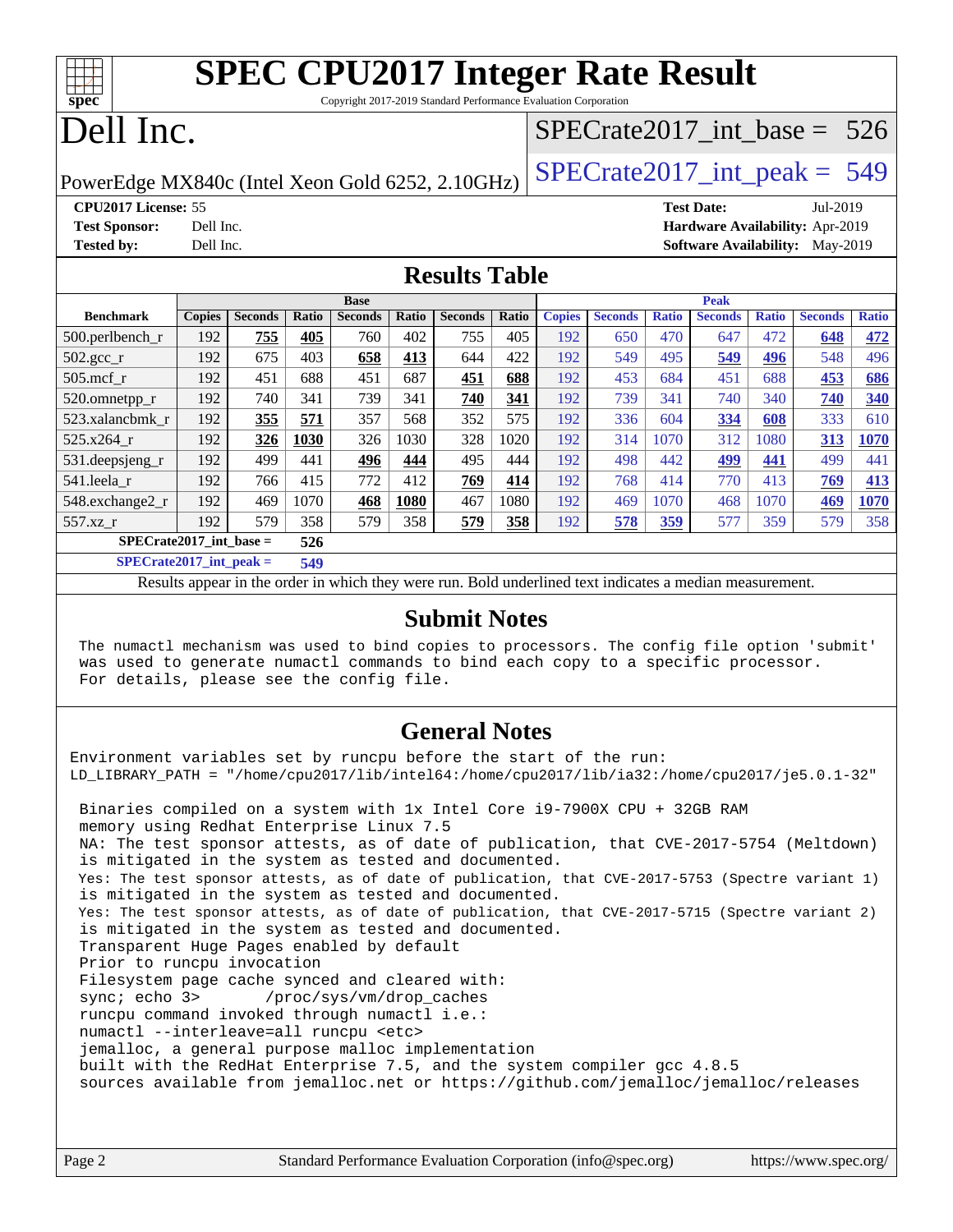| $SPECrate2017\_int\_base = 526$<br>$SPECrate2017\_int\_peak = 549$<br>PowerEdge MX840c (Intel Xeon Gold 6252, 2.10GHz)<br>CPU2017 License: 55<br><b>Test Date:</b><br>Jul-2019<br>Dell Inc.<br><b>Test Sponsor:</b><br>Hardware Availability: Apr-2019<br>Dell Inc.<br>Software Availability: May-2019<br><b>Tested by:</b><br><b>Platform Notes</b><br>BIOS settings:<br>ADDDC setting disabled<br>Virtualization Technology disabled<br>DCU Streamer Prefetcher disabled<br>System Profile set to Custom<br>CPU Performance set to Maximum Performance<br>C States set to Autonomous<br>C1E disabled<br>Uncore Frequency set to Dynamic<br>Energy Efficiency Policy set to Performance<br>Memory Patrol Scrub disabled<br>Logical Processor enabled<br>CPU Interconnect Bus Link Power Management disabled<br>PCI ASPM L1 Link Power Management disabled<br>Sysinfo program /home/cpu2017/bin/sysinfo<br>Rev: r5974 of 2018-05-19 9bcde8f2999c33d61f64985e45859ea9<br>running on intel-sut Mon Jul 1 01:25:43 2019<br>SUT (System Under Test) info as seen by some common utilities.<br>For more information on this section, see<br>https://www.spec.org/cpu2017/Docs/config.html#sysinfo<br>From /proc/cpuinfo<br>model name : Intel(R) Xeon(R) Gold 6252 CPU @ 2.10GHz<br>"physical id"s (chips)<br>4<br>192 "processors"<br>cores, siblings (Caution: counting these is hw and system dependent. The following<br>excerpts from /proc/cpuinfo might not be reliable. Use with caution.)<br>cpu cores : 24<br>siblings : 48<br>physical 0: cores 0 1 2 3 4 5 6 8 9 10 11 12 13 16 17 18 19 20 21 25 26 27 28 29<br>physical 1: cores 0 1 2 3 4 5 6 8 9 10 11 12 13 16 17 18 19 20 21 25 26 27 28 29<br>physical 2: cores 0 1 2 3 5 6 8 9 10 11 12 13 16 17 18 19 20 21 22 25 26 27 28 29<br>physical 3: cores 0 1 2 3 4 5 6 8 9 10 11 12 13 16 17 18 19 20 21 25 26 27 28 29<br>From 1scpu:<br>Architecture:<br>x86_64<br>$32$ -bit, $64$ -bit<br>$CPU$ op-mode( $s$ ):<br>Little Endian<br>Byte Order:<br>CPU(s):<br>192<br>On-line CPU(s) list: $0-191$<br>Thread(s) per core:<br>$\overline{2}$<br>Core(s) per socket:<br>24<br>Socket(s):<br>4<br>NUMA $node(s):$<br>8<br>Vendor ID:<br>GenuineIntel<br>CPU family:<br>6<br>(Continued on next page)<br>Page 3<br>Standard Performance Evaluation Corporation (info@spec.org)<br>https://www.spec.org/ | <b>SPEC CPU2017 Integer Rate Result</b><br>$spec^*$ | Copyright 2017-2019 Standard Performance Evaluation Corporation |  |
|-----------------------------------------------------------------------------------------------------------------------------------------------------------------------------------------------------------------------------------------------------------------------------------------------------------------------------------------------------------------------------------------------------------------------------------------------------------------------------------------------------------------------------------------------------------------------------------------------------------------------------------------------------------------------------------------------------------------------------------------------------------------------------------------------------------------------------------------------------------------------------------------------------------------------------------------------------------------------------------------------------------------------------------------------------------------------------------------------------------------------------------------------------------------------------------------------------------------------------------------------------------------------------------------------------------------------------------------------------------------------------------------------------------------------------------------------------------------------------------------------------------------------------------------------------------------------------------------------------------------------------------------------------------------------------------------------------------------------------------------------------------------------------------------------------------------------------------------------------------------------------------------------------------------------------------------------------------------------------------------------------------------------------------------------------------------------------------------------------------------------------------------------------------------------------------------------------------------------------------------------------------------------------------------------------------------------------------------------------------------|-----------------------------------------------------|-----------------------------------------------------------------|--|
|                                                                                                                                                                                                                                                                                                                                                                                                                                                                                                                                                                                                                                                                                                                                                                                                                                                                                                                                                                                                                                                                                                                                                                                                                                                                                                                                                                                                                                                                                                                                                                                                                                                                                                                                                                                                                                                                                                                                                                                                                                                                                                                                                                                                                                                                                                                                                                 | Dell Inc.                                           |                                                                 |  |
|                                                                                                                                                                                                                                                                                                                                                                                                                                                                                                                                                                                                                                                                                                                                                                                                                                                                                                                                                                                                                                                                                                                                                                                                                                                                                                                                                                                                                                                                                                                                                                                                                                                                                                                                                                                                                                                                                                                                                                                                                                                                                                                                                                                                                                                                                                                                                                 |                                                     |                                                                 |  |
|                                                                                                                                                                                                                                                                                                                                                                                                                                                                                                                                                                                                                                                                                                                                                                                                                                                                                                                                                                                                                                                                                                                                                                                                                                                                                                                                                                                                                                                                                                                                                                                                                                                                                                                                                                                                                                                                                                                                                                                                                                                                                                                                                                                                                                                                                                                                                                 |                                                     |                                                                 |  |
|                                                                                                                                                                                                                                                                                                                                                                                                                                                                                                                                                                                                                                                                                                                                                                                                                                                                                                                                                                                                                                                                                                                                                                                                                                                                                                                                                                                                                                                                                                                                                                                                                                                                                                                                                                                                                                                                                                                                                                                                                                                                                                                                                                                                                                                                                                                                                                 |                                                     |                                                                 |  |
|                                                                                                                                                                                                                                                                                                                                                                                                                                                                                                                                                                                                                                                                                                                                                                                                                                                                                                                                                                                                                                                                                                                                                                                                                                                                                                                                                                                                                                                                                                                                                                                                                                                                                                                                                                                                                                                                                                                                                                                                                                                                                                                                                                                                                                                                                                                                                                 |                                                     |                                                                 |  |
|                                                                                                                                                                                                                                                                                                                                                                                                                                                                                                                                                                                                                                                                                                                                                                                                                                                                                                                                                                                                                                                                                                                                                                                                                                                                                                                                                                                                                                                                                                                                                                                                                                                                                                                                                                                                                                                                                                                                                                                                                                                                                                                                                                                                                                                                                                                                                                 |                                                     |                                                                 |  |
|                                                                                                                                                                                                                                                                                                                                                                                                                                                                                                                                                                                                                                                                                                                                                                                                                                                                                                                                                                                                                                                                                                                                                                                                                                                                                                                                                                                                                                                                                                                                                                                                                                                                                                                                                                                                                                                                                                                                                                                                                                                                                                                                                                                                                                                                                                                                                                 |                                                     |                                                                 |  |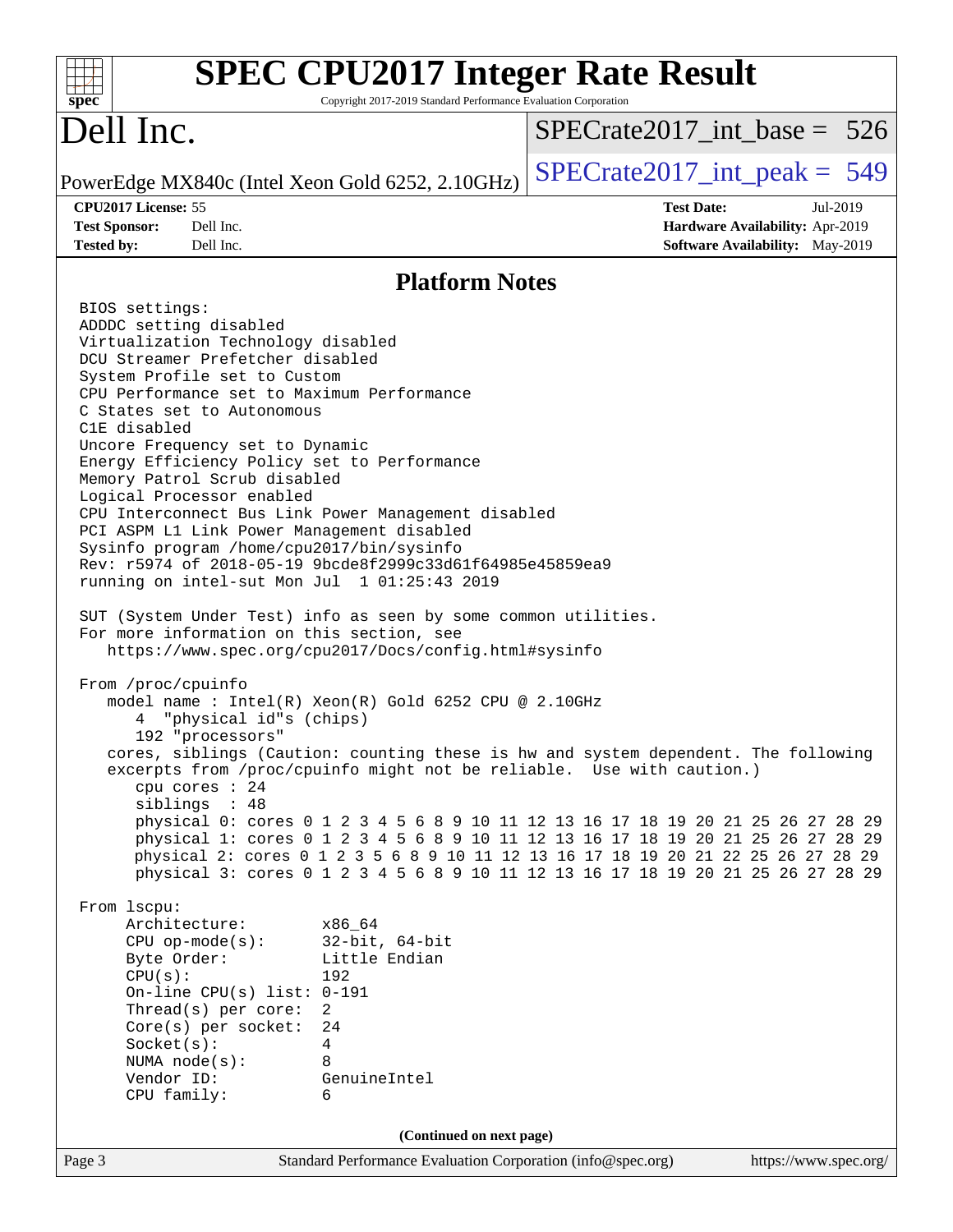| $\mathbf{Spec}^*$                                                                                                                                        |                                                                                                                                                                                                                                                                                                             | Copyright 2017-2019 Standard Performance Evaluation Corporation                                                                                     | <b>SPEC CPU2017 Integer Rate Result</b>                                                                                                                                                                                                                                                                                                                                                                                                                                                                                                                                                                                                                                                                                                                                                                                                                                                                                                                                                                                                                                                                                                                                                                                                                                                                                                                                                                                                                                                                                                                                                                                                                                                                                                                                                                                                                                                                                                                                                     |
|----------------------------------------------------------------------------------------------------------------------------------------------------------|-------------------------------------------------------------------------------------------------------------------------------------------------------------------------------------------------------------------------------------------------------------------------------------------------------------|-----------------------------------------------------------------------------------------------------------------------------------------------------|---------------------------------------------------------------------------------------------------------------------------------------------------------------------------------------------------------------------------------------------------------------------------------------------------------------------------------------------------------------------------------------------------------------------------------------------------------------------------------------------------------------------------------------------------------------------------------------------------------------------------------------------------------------------------------------------------------------------------------------------------------------------------------------------------------------------------------------------------------------------------------------------------------------------------------------------------------------------------------------------------------------------------------------------------------------------------------------------------------------------------------------------------------------------------------------------------------------------------------------------------------------------------------------------------------------------------------------------------------------------------------------------------------------------------------------------------------------------------------------------------------------------------------------------------------------------------------------------------------------------------------------------------------------------------------------------------------------------------------------------------------------------------------------------------------------------------------------------------------------------------------------------------------------------------------------------------------------------------------------------|
| Dell Inc.                                                                                                                                                |                                                                                                                                                                                                                                                                                                             |                                                                                                                                                     | $SPECrate2017$ int base = 526                                                                                                                                                                                                                                                                                                                                                                                                                                                                                                                                                                                                                                                                                                                                                                                                                                                                                                                                                                                                                                                                                                                                                                                                                                                                                                                                                                                                                                                                                                                                                                                                                                                                                                                                                                                                                                                                                                                                                               |
|                                                                                                                                                          |                                                                                                                                                                                                                                                                                                             | PowerEdge MX840c (Intel Xeon Gold 6252, 2.10GHz)                                                                                                    | $SPECrate2017\_int\_peak = 549$                                                                                                                                                                                                                                                                                                                                                                                                                                                                                                                                                                                                                                                                                                                                                                                                                                                                                                                                                                                                                                                                                                                                                                                                                                                                                                                                                                                                                                                                                                                                                                                                                                                                                                                                                                                                                                                                                                                                                             |
| CPU2017 License: 55<br><b>Test Sponsor:</b><br><b>Tested by:</b>                                                                                         | Dell Inc.<br>Dell Inc.                                                                                                                                                                                                                                                                                      |                                                                                                                                                     | <b>Test Date:</b><br>Jul-2019<br>Hardware Availability: Apr-2019<br><b>Software Availability:</b> May-2019                                                                                                                                                                                                                                                                                                                                                                                                                                                                                                                                                                                                                                                                                                                                                                                                                                                                                                                                                                                                                                                                                                                                                                                                                                                                                                                                                                                                                                                                                                                                                                                                                                                                                                                                                                                                                                                                                  |
|                                                                                                                                                          |                                                                                                                                                                                                                                                                                                             | <b>Platform Notes (Continued)</b>                                                                                                                   |                                                                                                                                                                                                                                                                                                                                                                                                                                                                                                                                                                                                                                                                                                                                                                                                                                                                                                                                                                                                                                                                                                                                                                                                                                                                                                                                                                                                                                                                                                                                                                                                                                                                                                                                                                                                                                                                                                                                                                                             |
| Model:<br>Model name:<br>Stepping:<br>CPU MHz:<br>BogoMIPS:<br>L1d cache:<br>Lli cache:<br>L2 cache:<br>L3 cache:<br>Flaqs:<br>physical chip.<br>176 184 | Virtualization:<br>NUMA node0 CPU(s):<br>NUMA nodel CPU(s):<br>NUMA node2 CPU(s):<br>NUMA node3 CPU(s):<br>NUMA node4 CPU(s):<br>NUMA node5 $CPU(s):$<br>NUMA node6 CPU(s):<br>NUMA node7 CPU(s):<br>/proc/cpuinfo cache data<br>cache size : 36608 KB<br>available: 8 nodes (0-7)<br>node 0 size: 95146 MB | 85<br>Intel(R) Xeon(R) Gold 6252 CPU @ 2.10GHz<br>6<br>2212.679<br>4200.00<br>$VT - x$<br>32K<br>32K<br>1024K<br>36608K<br>(Continued on next page) | 0,8,16,24,32,40,48,56,64,72,80,88,96,104,112,120,128,136,144,152,160,168,176,184<br>1, 9, 17, 25, 33, 41, 49, 57, 65, 73, 81, 89, 97, 105, 113, 121, 129, 137, 145, 153, 161, 169, 177, 185<br>2, 10, 18, 22, 26, 34, 42, 50, 58, 66, 82, 90, 98, 106, 114, 118, 122, 130, 138, 146, 154, 162, 178, 186<br>3, 11, 19, 27, 35, 43, 51, 59, 67, 75, 83, 91, 99, 107, 115, 123, 131, 139, 147, 155, 163, 171, 179, 187<br>4, 12, 20, 28, 36, 44, 52, 60, 68, 76, 84, 92, 100, 108, 116, 124, 132, 140, 148, 156, 164, 172, 180, 188<br>5, 13, 21, 29, 37, 45, 53, 61, 69, 77, 85, 93, 101, 109, 117, 125, 133, 141, 149, 157, 165, 173, 181, 189<br>6, 14, 30, 38, 46, 54, 62, 70, 74, 78, 86, 94, 102, 110, 126, 134, 142, 150, 158, 166, 170, 174, 182, 190<br>7, 15, 23, 31, 39, 47, 55, 63, 71, 79, 87, 95, 103, 111, 119, 127, 135, 143, 151, 159, 167, 175, 183, 191<br>fpu vme de pse tsc msr pae mce cx8 apic sep mtrr pge mca cmov<br>pat pse36 clflush dts acpi mmx fxsr sse sse2 ss ht tm pbe syscall nx pdpelgb rdtscp<br>lm constant_tsc art arch_perfmon pebs bts rep_good nopl xtopology nonstop_tsc cpuid<br>aperfmperf pni pclmulqdq dtes64 monitor ds_cpl vmx smx est tm2 ssse3 sdbg fma cx16<br>xtpr pdcm pcid dca sse4_1 sse4_2 x2apic movbe popcnt aes xsave avx f16c rdrand<br>lahf_lm abm 3dnowprefetch cpuid_fault epb cat_13 cdp_13 invpcid_single intel_ppin<br>ssbd mba ibrs ibpb stibp ibrs_enhanced tpr_shadow vnmi flexpriority ept vpid<br>fsgsbase tsc_adjust bmil hle avx2 smep bmi2 erms invpcid rtm cqm mpx rdt_a avx512f<br>avx512dq rdseed adx smap clflushopt clwb intel_pt avx512cd avx512bw avx512vl<br>xsaveopt xsavec xgetbvl xsaves cqm_llc cqm_occup_llc cqm_mbm_total cqm_mbm_local<br>dtherm ida arat pln pts pku ospke avx512_vnni flush_lld arch_capabilities<br>From numactl --hardware WARNING: a numactl 'node' might or might not correspond to a<br>node 0 cpus: 0 8 16 24 32 40 48 56 64 72 80 88 96 104 112 120 128 136 144 152 160 168 |
|                                                                                                                                                          |                                                                                                                                                                                                                                                                                                             |                                                                                                                                                     |                                                                                                                                                                                                                                                                                                                                                                                                                                                                                                                                                                                                                                                                                                                                                                                                                                                                                                                                                                                                                                                                                                                                                                                                                                                                                                                                                                                                                                                                                                                                                                                                                                                                                                                                                                                                                                                                                                                                                                                             |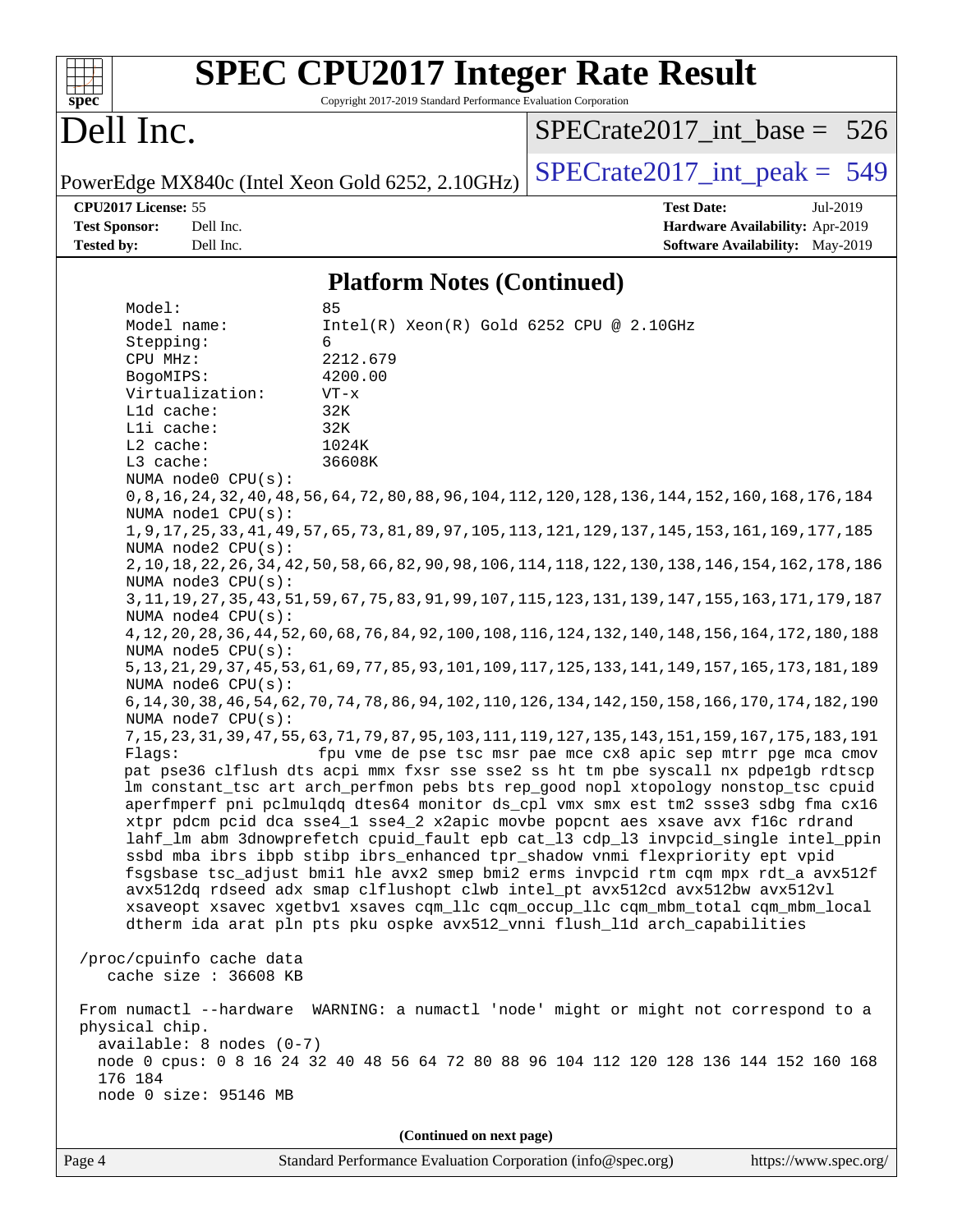| spec                                                                                                                                      |                  | <b>SPEC CPU2017 Integer Rate Result</b> |              |          |          |          |   |          |  |                          |                                   | Copyright 2017-2019 Standard Performance Evaluation Corporation |                                                      |  |          |                                 |
|-------------------------------------------------------------------------------------------------------------------------------------------|------------------|-----------------------------------------|--------------|----------|----------|----------|---|----------|--|--------------------------|-----------------------------------|-----------------------------------------------------------------|------------------------------------------------------|--|----------|---------------------------------|
| Dell Inc.                                                                                                                                 |                  |                                         |              |          |          |          |   |          |  |                          |                                   |                                                                 |                                                      |  |          | $SPECrate2017\_int\_base = 526$ |
| PowerEdge MX840c (Intel Xeon Gold 6252, 2.10GHz)                                                                                          |                  |                                         |              |          |          |          |   |          |  |                          |                                   |                                                                 |                                                      |  |          | $SPECTate2017\_int\_peak = 549$ |
| CPU2017 License: 55<br><b>Test Sponsor:</b>                                                                                               | Dell Inc.        |                                         |              |          |          |          |   |          |  |                          |                                   |                                                                 | <b>Test Date:</b><br>Hardware Availability: Apr-2019 |  | Jul-2019 |                                 |
| <b>Tested by:</b>                                                                                                                         | Dell Inc.        |                                         |              |          |          |          |   |          |  |                          |                                   |                                                                 | Software Availability: May-2019                      |  |          |                                 |
|                                                                                                                                           |                  |                                         |              |          |          |          |   |          |  |                          | <b>Platform Notes (Continued)</b> |                                                                 |                                                      |  |          |                                 |
| node 0 free: 94831 MB<br>node 1 cpus: 1 9 17 25 33 41 49 57 65 73 81 89 97 105 113 121 129 137 145 153 161 169<br>177 185                 |                  |                                         |              |          |          |          |   |          |  |                          |                                   |                                                                 |                                                      |  |          |                                 |
| node 1 size: 96763 MB<br>node 1 free: 96577 MB                                                                                            |                  |                                         |              |          |          |          |   |          |  |                          |                                   |                                                                 |                                                      |  |          |                                 |
| node 2 cpus: 2 10 18 22 26 34 42 50 58 66 82 90 98 106 114 118 122 130 138 146 154 162<br>178 186<br>node 2 size: 96763 MB                |                  |                                         |              |          |          |          |   |          |  |                          |                                   |                                                                 |                                                      |  |          |                                 |
| node 2 free: 96456 MB<br>node 3 cpus: 3 11 19 27 35 43 51 59 67 75 83 91 99 107 115 123 131 139 147 155 163 171                           |                  |                                         |              |          |          |          |   |          |  |                          |                                   |                                                                 |                                                      |  |          |                                 |
| 179 187<br>node 3 size: 96763 MB                                                                                                          |                  |                                         |              |          |          |          |   |          |  |                          |                                   |                                                                 |                                                      |  |          |                                 |
| node 3 free: 96504 MB<br>node 4 cpus: 4 12 20 28 36 44 52 60 68 76 84 92 100 108 116 124 132 140 148 156 164 172<br>180 188               |                  |                                         |              |          |          |          |   |          |  |                          |                                   |                                                                 |                                                      |  |          |                                 |
| node 4 size: 96742 MB<br>node 4 free: 96554 MB                                                                                            |                  |                                         |              |          |          |          |   |          |  |                          |                                   |                                                                 |                                                      |  |          |                                 |
| node 5 cpus: 5 13 21 29 37 45 53 61 69 77 85 93 101 109 117 125 133 141 149 157 165 173<br>181 189                                        |                  |                                         |              |          |          |          |   |          |  |                          |                                   |                                                                 |                                                      |  |          |                                 |
| node 5 size: 96763 MB<br>node 5 free: 96507 MB<br>node 6 cpus: 6 14 30 38 46 54 62 70 74 78 86 94 102 110 126 134 142 150 158 166 170 174 |                  |                                         |              |          |          |          |   |          |  |                          |                                   |                                                                 |                                                      |  |          |                                 |
| 182 190<br>node 6 size: 96763 MB                                                                                                          |                  |                                         |              |          |          |          |   |          |  |                          |                                   |                                                                 |                                                      |  |          |                                 |
| node 6 free: 96528 MB<br>node 7 cpus: 7 15 23 31 39 47 55 63 71 79 87 95 103 111 119 127 135 143 151 159 167 175<br>183 191               |                  |                                         |              |          |          |          |   |          |  |                          |                                   |                                                                 |                                                      |  |          |                                 |
| node 7 size: 96761 MB<br>node 7 free: 96538 MB                                                                                            |                  |                                         |              |          |          |          |   |          |  |                          |                                   |                                                                 |                                                      |  |          |                                 |
| node distances:<br>node                                                                                                                   | 0<br>$\mathbf 1$ | 2                                       | 3            | 4        | 5        |          | 6 | 7        |  |                          |                                   |                                                                 |                                                      |  |          |                                 |
| 10<br>0:                                                                                                                                  | 21               | 21                                      | 21           | 11       | 21       | 21       |   | 21       |  |                          |                                   |                                                                 |                                                      |  |          |                                 |
| 1:<br>21<br>2:<br>21                                                                                                                      | 10<br>21         | 21<br>10                                | 21<br>21     | 21<br>21 | 11<br>21 | 21<br>11 |   | 21<br>21 |  |                          |                                   |                                                                 |                                                      |  |          |                                 |
| 3:<br>21                                                                                                                                  | 21               | 21                                      | 10           | 21       | 21       | 21       |   | 11       |  |                          |                                   |                                                                 |                                                      |  |          |                                 |
| 11<br>4 :<br>21                                                                                                                           | 21               | 21<br>21                                | 21<br>21     | 10       | 21       | 21       |   | 21       |  |                          |                                   |                                                                 |                                                      |  |          |                                 |
| 5:<br>6:<br>21                                                                                                                            | 11<br>21         | 11                                      | 21           | 21<br>21 | 10<br>21 | 21<br>10 |   | 21<br>21 |  |                          |                                   |                                                                 |                                                      |  |          |                                 |
| 7:<br>21                                                                                                                                  | 21               | 21                                      | 11           | 21       | 21       | 21       |   | 10       |  |                          |                                   |                                                                 |                                                      |  |          |                                 |
| From /proc/meminfo<br>MemTotal:                                                                                                           |                  |                                         | 791007180 kB |          |          |          |   |          |  |                          |                                   |                                                                 |                                                      |  |          |                                 |
| HugePages_Total:                                                                                                                          |                  |                                         |              | 0        |          |          |   |          |  |                          |                                   |                                                                 |                                                      |  |          |                                 |
| Hugepagesize:                                                                                                                             |                  |                                         |              | 2048 kB  |          |          |   |          |  |                          |                                   |                                                                 |                                                      |  |          |                                 |
| /usr/bin/lsb_release -d<br>Ubuntu 18.04.2 LTS                                                                                             |                  |                                         |              |          |          |          |   |          |  |                          |                                   |                                                                 |                                                      |  |          |                                 |
|                                                                                                                                           |                  |                                         |              |          |          |          |   |          |  | (Continued on next page) |                                   |                                                                 |                                                      |  |          |                                 |
| Page 5                                                                                                                                    |                  |                                         |              |          |          |          |   |          |  |                          |                                   | Standard Performance Evaluation Corporation (info@spec.org)     |                                                      |  |          | https://www.spec.org/           |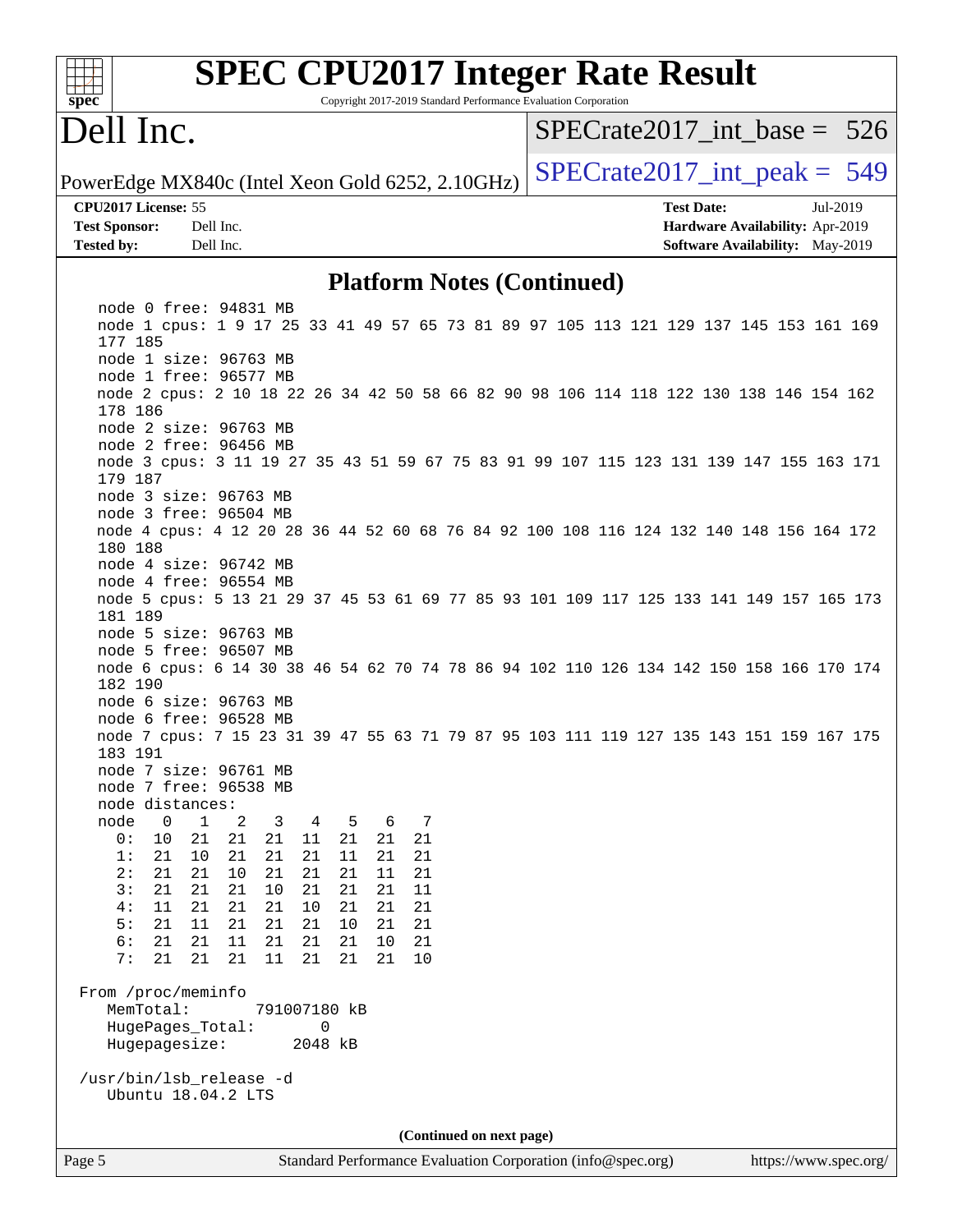| <b>SPEC CPU2017 Integer Rate Result</b>                                                                                                                                                                                                                                                                                                                                                                                                                                                                                                                                                                                                                                                                                                                                                                                                                                                                                                                                                                                                                                                                                                                                                                                                                                                                                                                                                                                                                                                                 |                                 |
|---------------------------------------------------------------------------------------------------------------------------------------------------------------------------------------------------------------------------------------------------------------------------------------------------------------------------------------------------------------------------------------------------------------------------------------------------------------------------------------------------------------------------------------------------------------------------------------------------------------------------------------------------------------------------------------------------------------------------------------------------------------------------------------------------------------------------------------------------------------------------------------------------------------------------------------------------------------------------------------------------------------------------------------------------------------------------------------------------------------------------------------------------------------------------------------------------------------------------------------------------------------------------------------------------------------------------------------------------------------------------------------------------------------------------------------------------------------------------------------------------------|---------------------------------|
| spec<br>Copyright 2017-2019 Standard Performance Evaluation Corporation                                                                                                                                                                                                                                                                                                                                                                                                                                                                                                                                                                                                                                                                                                                                                                                                                                                                                                                                                                                                                                                                                                                                                                                                                                                                                                                                                                                                                                 |                                 |
| Dell Inc.                                                                                                                                                                                                                                                                                                                                                                                                                                                                                                                                                                                                                                                                                                                                                                                                                                                                                                                                                                                                                                                                                                                                                                                                                                                                                                                                                                                                                                                                                               | $SPECrate2017\_int\_base = 526$ |
| PowerEdge MX840c (Intel Xeon Gold 6252, 2.10GHz)                                                                                                                                                                                                                                                                                                                                                                                                                                                                                                                                                                                                                                                                                                                                                                                                                                                                                                                                                                                                                                                                                                                                                                                                                                                                                                                                                                                                                                                        | $SPECrate2017\_int\_peak = 549$ |
| CPU2017 License: 55                                                                                                                                                                                                                                                                                                                                                                                                                                                                                                                                                                                                                                                                                                                                                                                                                                                                                                                                                                                                                                                                                                                                                                                                                                                                                                                                                                                                                                                                                     | <b>Test Date:</b><br>Jul-2019   |
| <b>Test Sponsor:</b><br>Dell Inc.                                                                                                                                                                                                                                                                                                                                                                                                                                                                                                                                                                                                                                                                                                                                                                                                                                                                                                                                                                                                                                                                                                                                                                                                                                                                                                                                                                                                                                                                       | Hardware Availability: Apr-2019 |
| <b>Tested by:</b><br>Dell Inc.                                                                                                                                                                                                                                                                                                                                                                                                                                                                                                                                                                                                                                                                                                                                                                                                                                                                                                                                                                                                                                                                                                                                                                                                                                                                                                                                                                                                                                                                          | Software Availability: May-2019 |
| <b>Platform Notes (Continued)</b>                                                                                                                                                                                                                                                                                                                                                                                                                                                                                                                                                                                                                                                                                                                                                                                                                                                                                                                                                                                                                                                                                                                                                                                                                                                                                                                                                                                                                                                                       |                                 |
| From /etc/*release* /etc/*version*<br>debian_version: buster/sid<br>os-release:<br>NAME="Ubuntu"<br>VERSION="18.04.2 LTS (Bionic Beaver)"<br>ID=ubuntu<br>ID LIKE=debian<br>PRETTY_NAME="Ubuntu 18.04.2 LTS"<br>VERSION_ID="18.04"<br>HOME_URL="https://www.ubuntu.com/"<br>SUPPORT_URL="https://help.ubuntu.com/"<br>uname $-a$ :<br>Linux intel-sut 4.15.0-45-generic #48-Ubuntu SMP Tue Jan 29 16:28:13 UTC 2019 x86_64<br>x86_64 x86_64 GNU/Linux<br>Kernel self-reported vulnerability status:<br>CVE-2017-5754 (Meltdown):<br>Not affected<br>CVE-2017-5753 (Spectre variant 1): Mitigation: __user pointer sanitization<br>CVE-2017-5715 (Spectre variant 2): Mitigation: Enhanced IBRS, IBPB<br>run-level 3 Jul 1 01:24<br>SPEC is set to: /home/cpu2017<br>Type Size Used Avail Use% Mounted on<br>Filesystem<br>/dev/sda2<br>ext4 439G<br>31G 386G<br>$8\frac{6}{6}$ /<br>Additional information from dmidecode follows. WARNING: Use caution when you interpret<br>this section. The 'dmidecode' program reads system data which is "intended to allow<br>hardware to be accurately determined", but the intent may not be met, as there are<br>frequent changes to hardware, firmware, and the "DMTF SMBIOS" standard.<br>BIOS Dell Inc. 2.2.9 05/08/2019<br>Memory:<br>16x 00AD00B300AD HMA84GR7CJR4N-WM 32 GB 2 rank 2933<br>8x 00AD063200AD HMA84GR7CJR4N-WM 32 GB 2 rank 2933<br>24x Not Specified Not Specified<br>(End of data from sysinfo program)<br><b>Compiler Version Notes</b> |                                 |
|                                                                                                                                                                                                                                                                                                                                                                                                                                                                                                                                                                                                                                                                                                                                                                                                                                                                                                                                                                                                                                                                                                                                                                                                                                                                                                                                                                                                                                                                                                         |                                 |
| $502.\text{qcc }r(\text{peak})$<br>CC                                                                                                                                                                                                                                                                                                                                                                                                                                                                                                                                                                                                                                                                                                                                                                                                                                                                                                                                                                                                                                                                                                                                                                                                                                                                                                                                                                                                                                                                   |                                 |
| (Continued on next page)                                                                                                                                                                                                                                                                                                                                                                                                                                                                                                                                                                                                                                                                                                                                                                                                                                                                                                                                                                                                                                                                                                                                                                                                                                                                                                                                                                                                                                                                                |                                 |
| Page 6<br>Standard Performance Evaluation Corporation (info@spec.org)                                                                                                                                                                                                                                                                                                                                                                                                                                                                                                                                                                                                                                                                                                                                                                                                                                                                                                                                                                                                                                                                                                                                                                                                                                                                                                                                                                                                                                   | https://www.spec.org/           |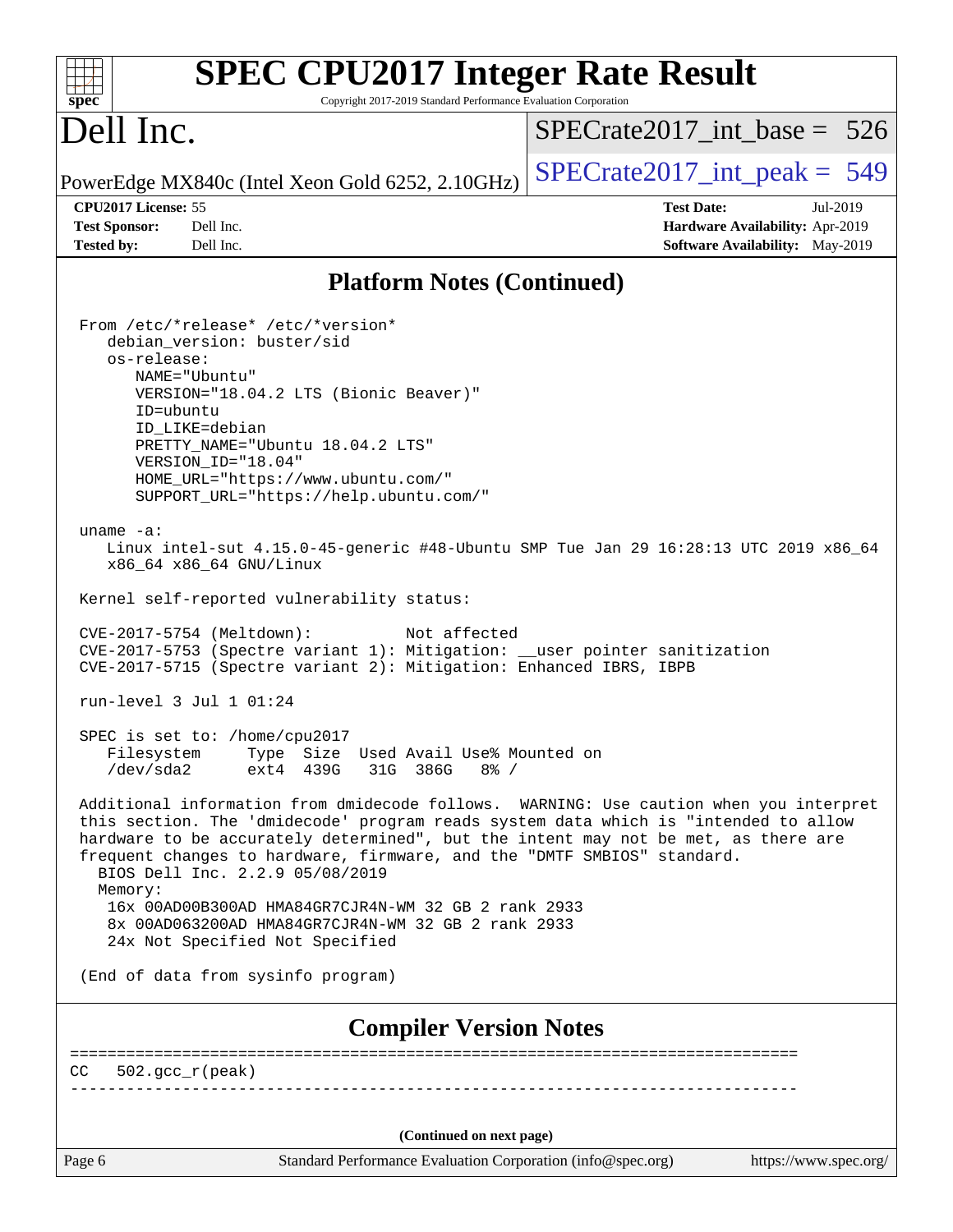| Dell Inc.                                                        |                                                                                                                                                                                                               | $SPECrate2017\_int\_base = 526$                                                         |          |  |
|------------------------------------------------------------------|---------------------------------------------------------------------------------------------------------------------------------------------------------------------------------------------------------------|-----------------------------------------------------------------------------------------|----------|--|
|                                                                  | PowerEdge MX840c (Intel Xeon Gold 6252, 2.10GHz)                                                                                                                                                              | $SPECrate2017\_int\_peak = 549$                                                         |          |  |
| CPU2017 License: 55<br><b>Test Sponsor:</b><br><b>Tested by:</b> | Dell Inc.<br>Dell Inc.                                                                                                                                                                                        | <b>Test Date:</b><br>Hardware Availability: Apr-2019<br>Software Availability: May-2019 | Jul-2019 |  |
|                                                                  | <b>Compiler Version Notes (Continued)</b>                                                                                                                                                                     |                                                                                         |          |  |
|                                                                  | Intel(R) C Intel(R) 64 Compiler for applications running on IA-32, Version<br>19.0.4.227 Build 20190416<br>Copyright (C) 1985-2019 Intel Corporation. All rights reserved.                                    |                                                                                         |          |  |
| CC                                                               | $500. perlbench_r(base) 502. gcc_r(base) 505.mcf_r(base, peak)$<br>525.x264_r(base, peak) 557.xz_r(base, peak)                                                                                                |                                                                                         |          |  |
|                                                                  | Intel(R) C Intel(R) 64 Compiler for applications running on Intel(R) 64,<br>Version 19.0.4.227 Build 20190416<br>Copyright (C) 1985-2019 Intel Corporation. All rights reserved.<br>_________________________ |                                                                                         |          |  |
| CC.                                                              | 500.perlbench_r(peak)                                                                                                                                                                                         |                                                                                         |          |  |
|                                                                  | Intel(R) C Intel(R) 64 Compiler for applications running on Intel(R) 64,<br>Version 19.0.4.227 Build 20190416<br>Copyright (C) 1985-2019 Intel Corporation. All rights reserved.<br>______________________    |                                                                                         |          |  |
|                                                                  | $CXXC$ 523.xalancbmk $r$ (peak)                                                                                                                                                                               |                                                                                         |          |  |
|                                                                  | Intel(R) C++ Intel(R) 64 Compiler for applications running on IA-32, Version<br>19.0.4.227 Build 20190416<br>Copyright (C) 1985-2019 Intel Corporation. All rights reserved.                                  |                                                                                         |          |  |
|                                                                  | CXXC 520.omnetpp_r(base, peak) 523.xalancbmk_r(base) 531.deepsjeng_r(base,<br>peak) 541.leela_r(base, peak)                                                                                                   |                                                                                         |          |  |
|                                                                  | Intel(R) $C++$ Intel(R) 64 Compiler for applications running on Intel(R) 64,<br>Version 19.0.4.227 Build 20190416<br>Copyright (C) 1985-2019 Intel Corporation. All rights reserved.                          |                                                                                         |          |  |
|                                                                  |                                                                                                                                                                                                               |                                                                                         |          |  |
|                                                                  | $FC 548. exchange2_r(base, peak)$                                                                                                                                                                             |                                                                                         |          |  |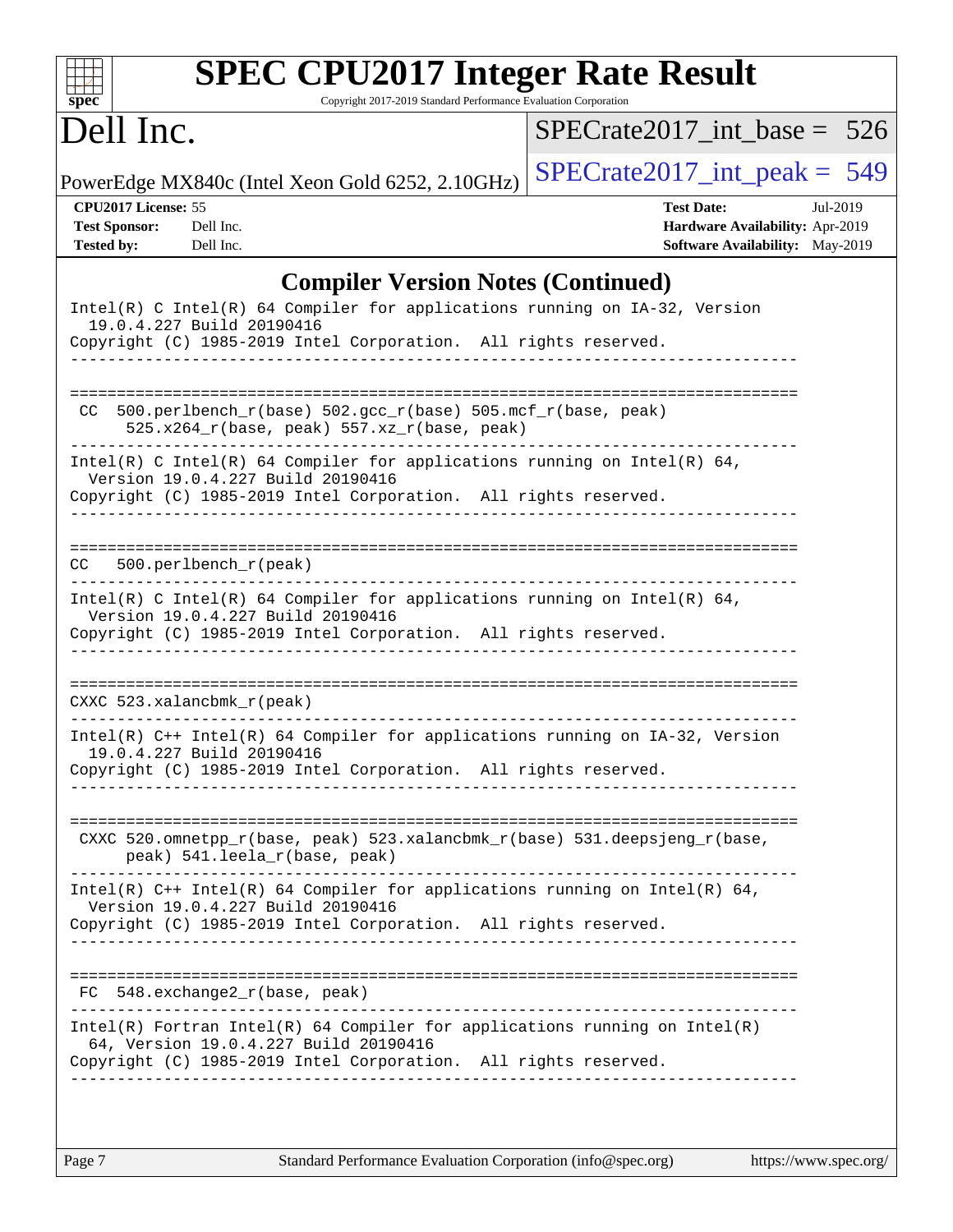

# **[SPEC CPU2017 Integer Rate Result](http://www.spec.org/auto/cpu2017/Docs/result-fields.html#SPECCPU2017IntegerRateResult)**

Copyright 2017-2019 Standard Performance Evaluation Corporation

# Dell Inc.

[SPECrate2017\\_int\\_base =](http://www.spec.org/auto/cpu2017/Docs/result-fields.html#SPECrate2017intbase) 526

PowerEdge MX840c (Intel Xeon Gold 6252, 2.10GHz)  $\left|$  [SPECrate2017\\_int\\_peak =](http://www.spec.org/auto/cpu2017/Docs/result-fields.html#SPECrate2017intpeak) 549

**[CPU2017 License:](http://www.spec.org/auto/cpu2017/Docs/result-fields.html#CPU2017License)** 55 **[Test Date:](http://www.spec.org/auto/cpu2017/Docs/result-fields.html#TestDate)** Jul-2019

**[Test Sponsor:](http://www.spec.org/auto/cpu2017/Docs/result-fields.html#TestSponsor)** Dell Inc. **[Hardware Availability:](http://www.spec.org/auto/cpu2017/Docs/result-fields.html#HardwareAvailability)** Apr-2019 **[Tested by:](http://www.spec.org/auto/cpu2017/Docs/result-fields.html#Testedby)** Dell Inc. **[Software Availability:](http://www.spec.org/auto/cpu2017/Docs/result-fields.html#SoftwareAvailability)** May-2019

## **[Base Compiler Invocation](http://www.spec.org/auto/cpu2017/Docs/result-fields.html#BaseCompilerInvocation)**

[C benchmarks](http://www.spec.org/auto/cpu2017/Docs/result-fields.html#Cbenchmarks): [icc -m64 -std=c11](http://www.spec.org/cpu2017/results/res2019q3/cpu2017-20190805-16483.flags.html#user_CCbase_intel_icc_64bit_c11_33ee0cdaae7deeeab2a9725423ba97205ce30f63b9926c2519791662299b76a0318f32ddfffdc46587804de3178b4f9328c46fa7c2b0cd779d7a61945c91cd35)

[C++ benchmarks:](http://www.spec.org/auto/cpu2017/Docs/result-fields.html#CXXbenchmarks) [icpc -m64](http://www.spec.org/cpu2017/results/res2019q3/cpu2017-20190805-16483.flags.html#user_CXXbase_intel_icpc_64bit_4ecb2543ae3f1412ef961e0650ca070fec7b7afdcd6ed48761b84423119d1bf6bdf5cad15b44d48e7256388bc77273b966e5eb805aefd121eb22e9299b2ec9d9)

[Fortran benchmarks:](http://www.spec.org/auto/cpu2017/Docs/result-fields.html#Fortranbenchmarks) [ifort -m64](http://www.spec.org/cpu2017/results/res2019q3/cpu2017-20190805-16483.flags.html#user_FCbase_intel_ifort_64bit_24f2bb282fbaeffd6157abe4f878425411749daecae9a33200eee2bee2fe76f3b89351d69a8130dd5949958ce389cf37ff59a95e7a40d588e8d3a57e0c3fd751)

### **[Base Portability Flags](http://www.spec.org/auto/cpu2017/Docs/result-fields.html#BasePortabilityFlags)**

 500.perlbench\_r: [-DSPEC\\_LP64](http://www.spec.org/cpu2017/results/res2019q3/cpu2017-20190805-16483.flags.html#b500.perlbench_r_basePORTABILITY_DSPEC_LP64) [-DSPEC\\_LINUX\\_X64](http://www.spec.org/cpu2017/results/res2019q3/cpu2017-20190805-16483.flags.html#b500.perlbench_r_baseCPORTABILITY_DSPEC_LINUX_X64) 502.gcc\_r: [-DSPEC\\_LP64](http://www.spec.org/cpu2017/results/res2019q3/cpu2017-20190805-16483.flags.html#suite_basePORTABILITY502_gcc_r_DSPEC_LP64) 505.mcf\_r: [-DSPEC\\_LP64](http://www.spec.org/cpu2017/results/res2019q3/cpu2017-20190805-16483.flags.html#suite_basePORTABILITY505_mcf_r_DSPEC_LP64) 520.omnetpp\_r: [-DSPEC\\_LP64](http://www.spec.org/cpu2017/results/res2019q3/cpu2017-20190805-16483.flags.html#suite_basePORTABILITY520_omnetpp_r_DSPEC_LP64) 523.xalancbmk\_r: [-DSPEC\\_LP64](http://www.spec.org/cpu2017/results/res2019q3/cpu2017-20190805-16483.flags.html#suite_basePORTABILITY523_xalancbmk_r_DSPEC_LP64) [-DSPEC\\_LINUX](http://www.spec.org/cpu2017/results/res2019q3/cpu2017-20190805-16483.flags.html#b523.xalancbmk_r_baseCXXPORTABILITY_DSPEC_LINUX) 525.x264\_r: [-DSPEC\\_LP64](http://www.spec.org/cpu2017/results/res2019q3/cpu2017-20190805-16483.flags.html#suite_basePORTABILITY525_x264_r_DSPEC_LP64) 531.deepsjeng\_r: [-DSPEC\\_LP64](http://www.spec.org/cpu2017/results/res2019q3/cpu2017-20190805-16483.flags.html#suite_basePORTABILITY531_deepsjeng_r_DSPEC_LP64) 541.leela\_r: [-DSPEC\\_LP64](http://www.spec.org/cpu2017/results/res2019q3/cpu2017-20190805-16483.flags.html#suite_basePORTABILITY541_leela_r_DSPEC_LP64) 548.exchange2\_r: [-DSPEC\\_LP64](http://www.spec.org/cpu2017/results/res2019q3/cpu2017-20190805-16483.flags.html#suite_basePORTABILITY548_exchange2_r_DSPEC_LP64) 557.xz\_r: [-DSPEC\\_LP64](http://www.spec.org/cpu2017/results/res2019q3/cpu2017-20190805-16483.flags.html#suite_basePORTABILITY557_xz_r_DSPEC_LP64)

# **[Base Optimization Flags](http://www.spec.org/auto/cpu2017/Docs/result-fields.html#BaseOptimizationFlags)**

### [C benchmarks](http://www.spec.org/auto/cpu2017/Docs/result-fields.html#Cbenchmarks):

[-Wl,-z,muldefs](http://www.spec.org/cpu2017/results/res2019q3/cpu2017-20190805-16483.flags.html#user_CCbase_link_force_multiple1_b4cbdb97b34bdee9ceefcfe54f4c8ea74255f0b02a4b23e853cdb0e18eb4525ac79b5a88067c842dd0ee6996c24547a27a4b99331201badda8798ef8a743f577) [-xCORE-AVX512](http://www.spec.org/cpu2017/results/res2019q3/cpu2017-20190805-16483.flags.html#user_CCbase_f-xCORE-AVX512) [-ipo](http://www.spec.org/cpu2017/results/res2019q3/cpu2017-20190805-16483.flags.html#user_CCbase_f-ipo) [-O3](http://www.spec.org/cpu2017/results/res2019q3/cpu2017-20190805-16483.flags.html#user_CCbase_f-O3) [-no-prec-div](http://www.spec.org/cpu2017/results/res2019q3/cpu2017-20190805-16483.flags.html#user_CCbase_f-no-prec-div) [-qopt-mem-layout-trans=4](http://www.spec.org/cpu2017/results/res2019q3/cpu2017-20190805-16483.flags.html#user_CCbase_f-qopt-mem-layout-trans_fa39e755916c150a61361b7846f310bcdf6f04e385ef281cadf3647acec3f0ae266d1a1d22d972a7087a248fd4e6ca390a3634700869573d231a252c784941a8) [-L/usr/local/IntelCompiler19/compilers\\_and\\_libraries\\_2019.4.227/linux/compiler/lib/intel64](http://www.spec.org/cpu2017/results/res2019q3/cpu2017-20190805-16483.flags.html#user_CCbase_qkmalloc_link_0ffe0cb02c68ef1b443a077c7888c10c67ca0d1dd7138472156f06a085bbad385f78d49618ad55dca9db3b1608e84afc2f69b4003b1d1ca498a9fc1462ccefda) [-lqkmalloc](http://www.spec.org/cpu2017/results/res2019q3/cpu2017-20190805-16483.flags.html#user_CCbase_qkmalloc_link_lib_79a818439969f771c6bc311cfd333c00fc099dad35c030f5aab9dda831713d2015205805422f83de8875488a2991c0a156aaa600e1f9138f8fc37004abc96dc5)

### [C++ benchmarks](http://www.spec.org/auto/cpu2017/Docs/result-fields.html#CXXbenchmarks):

[-Wl,-z,muldefs](http://www.spec.org/cpu2017/results/res2019q3/cpu2017-20190805-16483.flags.html#user_CXXbase_link_force_multiple1_b4cbdb97b34bdee9ceefcfe54f4c8ea74255f0b02a4b23e853cdb0e18eb4525ac79b5a88067c842dd0ee6996c24547a27a4b99331201badda8798ef8a743f577) [-xCORE-AVX512](http://www.spec.org/cpu2017/results/res2019q3/cpu2017-20190805-16483.flags.html#user_CXXbase_f-xCORE-AVX512) [-ipo](http://www.spec.org/cpu2017/results/res2019q3/cpu2017-20190805-16483.flags.html#user_CXXbase_f-ipo) [-O3](http://www.spec.org/cpu2017/results/res2019q3/cpu2017-20190805-16483.flags.html#user_CXXbase_f-O3) [-no-prec-div](http://www.spec.org/cpu2017/results/res2019q3/cpu2017-20190805-16483.flags.html#user_CXXbase_f-no-prec-div)

[-qopt-mem-layout-trans=4](http://www.spec.org/cpu2017/results/res2019q3/cpu2017-20190805-16483.flags.html#user_CXXbase_f-qopt-mem-layout-trans_fa39e755916c150a61361b7846f310bcdf6f04e385ef281cadf3647acec3f0ae266d1a1d22d972a7087a248fd4e6ca390a3634700869573d231a252c784941a8)

[-L/usr/local/IntelCompiler19/compilers\\_and\\_libraries\\_2019.4.227/linux/compiler/lib/intel64](http://www.spec.org/cpu2017/results/res2019q3/cpu2017-20190805-16483.flags.html#user_CXXbase_qkmalloc_link_0ffe0cb02c68ef1b443a077c7888c10c67ca0d1dd7138472156f06a085bbad385f78d49618ad55dca9db3b1608e84afc2f69b4003b1d1ca498a9fc1462ccefda) [-lqkmalloc](http://www.spec.org/cpu2017/results/res2019q3/cpu2017-20190805-16483.flags.html#user_CXXbase_qkmalloc_link_lib_79a818439969f771c6bc311cfd333c00fc099dad35c030f5aab9dda831713d2015205805422f83de8875488a2991c0a156aaa600e1f9138f8fc37004abc96dc5)

### [Fortran benchmarks](http://www.spec.org/auto/cpu2017/Docs/result-fields.html#Fortranbenchmarks):

[-Wl,-z,muldefs](http://www.spec.org/cpu2017/results/res2019q3/cpu2017-20190805-16483.flags.html#user_FCbase_link_force_multiple1_b4cbdb97b34bdee9ceefcfe54f4c8ea74255f0b02a4b23e853cdb0e18eb4525ac79b5a88067c842dd0ee6996c24547a27a4b99331201badda8798ef8a743f577) [-xCORE-AVX512](http://www.spec.org/cpu2017/results/res2019q3/cpu2017-20190805-16483.flags.html#user_FCbase_f-xCORE-AVX512) [-ipo](http://www.spec.org/cpu2017/results/res2019q3/cpu2017-20190805-16483.flags.html#user_FCbase_f-ipo) [-O3](http://www.spec.org/cpu2017/results/res2019q3/cpu2017-20190805-16483.flags.html#user_FCbase_f-O3) [-no-prec-div](http://www.spec.org/cpu2017/results/res2019q3/cpu2017-20190805-16483.flags.html#user_FCbase_f-no-prec-div) [-qopt-mem-layout-trans=4](http://www.spec.org/cpu2017/results/res2019q3/cpu2017-20190805-16483.flags.html#user_FCbase_f-qopt-mem-layout-trans_fa39e755916c150a61361b7846f310bcdf6f04e385ef281cadf3647acec3f0ae266d1a1d22d972a7087a248fd4e6ca390a3634700869573d231a252c784941a8) [-nostandard-realloc-lhs](http://www.spec.org/cpu2017/results/res2019q3/cpu2017-20190805-16483.flags.html#user_FCbase_f_2003_std_realloc_82b4557e90729c0f113870c07e44d33d6f5a304b4f63d4c15d2d0f1fab99f5daaed73bdb9275d9ae411527f28b936061aa8b9c8f2d63842963b95c9dd6426b8a) [-align array32byte](http://www.spec.org/cpu2017/results/res2019q3/cpu2017-20190805-16483.flags.html#user_FCbase_align_array32byte_b982fe038af199962ba9a80c053b8342c548c85b40b8e86eb3cc33dee0d7986a4af373ac2d51c3f7cf710a18d62fdce2948f201cd044323541f22fc0fffc51b6) [-L/usr/local/IntelCompiler19/compilers\\_and\\_libraries\\_2019.4.227/linux/compiler/lib/intel64](http://www.spec.org/cpu2017/results/res2019q3/cpu2017-20190805-16483.flags.html#user_FCbase_qkmalloc_link_0ffe0cb02c68ef1b443a077c7888c10c67ca0d1dd7138472156f06a085bbad385f78d49618ad55dca9db3b1608e84afc2f69b4003b1d1ca498a9fc1462ccefda) [-lqkmalloc](http://www.spec.org/cpu2017/results/res2019q3/cpu2017-20190805-16483.flags.html#user_FCbase_qkmalloc_link_lib_79a818439969f771c6bc311cfd333c00fc099dad35c030f5aab9dda831713d2015205805422f83de8875488a2991c0a156aaa600e1f9138f8fc37004abc96dc5)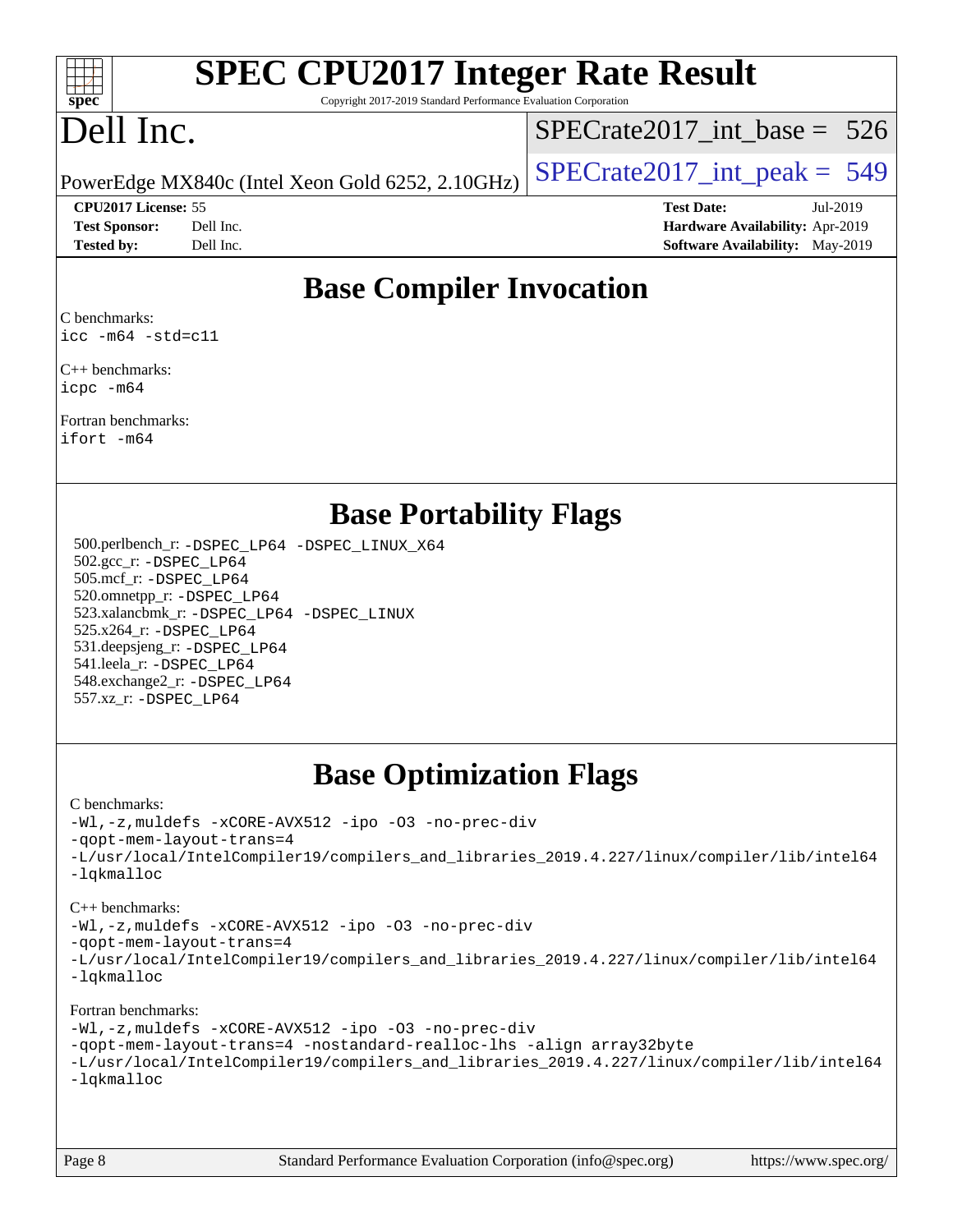| <b>SPEC CPU2017 Integer Rate Result</b><br>Spec<br>Copyright 2017-2019 Standard Performance Evaluation Corporation                                                                                                                                                                                                                                                                  |                                        |
|-------------------------------------------------------------------------------------------------------------------------------------------------------------------------------------------------------------------------------------------------------------------------------------------------------------------------------------------------------------------------------------|----------------------------------------|
| Dell Inc.                                                                                                                                                                                                                                                                                                                                                                           | $SPECrate2017\_int\_base = 526$        |
| PowerEdge MX840c (Intel Xeon Gold 6252, 2.10GHz)                                                                                                                                                                                                                                                                                                                                    | $SPECrate2017\_int\_peak = 549$        |
| CPU2017 License: 55                                                                                                                                                                                                                                                                                                                                                                 | <b>Test Date:</b><br>Jul-2019          |
| <b>Test Sponsor:</b><br>Dell Inc.                                                                                                                                                                                                                                                                                                                                                   | Hardware Availability: Apr-2019        |
| Dell Inc.<br><b>Tested by:</b>                                                                                                                                                                                                                                                                                                                                                      | <b>Software Availability:</b> May-2019 |
| <b>Peak Compiler Invocation</b><br>C benchmarks (except as noted below):                                                                                                                                                                                                                                                                                                            |                                        |
| $\text{icc -m64 -std=c11}$                                                                                                                                                                                                                                                                                                                                                          |                                        |
| 502.gcc_r: icc -m32 -std=c11 -L/usr/local/IntelCompiler19/compilers_and_libraries_2019.4.227/linux/compiler/lib/ia32_lin                                                                                                                                                                                                                                                            |                                        |
| C++ benchmarks (except as noted below):<br>icpc -m64                                                                                                                                                                                                                                                                                                                                |                                        |
| 523.xalancbmk_r:icpc -m32 -L/usr/local/IntelCompiler19/compilers_and_libraries_2019.4.227/linux/compiler/lib/ia32_lin                                                                                                                                                                                                                                                               |                                        |
| Fortran benchmarks:<br>ifort -m64                                                                                                                                                                                                                                                                                                                                                   |                                        |
| <b>Peak Portability Flags</b><br>500.perlbench_r: -DSPEC_LP64 -DSPEC_LINUX_X64<br>502.gcc_r: -D_FILE_OFFSET_BITS=64<br>505.mcf_r: -DSPEC_LP64<br>520.omnetpp_r: -DSPEC_LP64<br>523.xalancbmk_r: -D_FILE_OFFSET_BITS=64 -DSPEC_LINUX<br>525.x264_r: -DSPEC_LP64<br>531.deepsjeng_r: -DSPEC LP64<br>541.leela_r: -DSPEC LP64<br>548.exchange2_r: -DSPEC_LP64<br>557.xz_r: -DSPEC LP64 |                                        |
| <b>Peak Optimization Flags</b>                                                                                                                                                                                                                                                                                                                                                      |                                        |
| C benchmarks:                                                                                                                                                                                                                                                                                                                                                                       |                                        |
| 500.perlbench_r: -Wl, -z, muldefs -prof-gen(pass 1) -prof-use(pass 2) -ipo<br>-xCORE-AVX512 -03 -no-prec-div -qopt-mem-layout-trans=4<br>-fno-strict-overflow<br>-L/usr/local/IntelCompiler19/compilers_and_libraries_2019.4.227/linux/compiler/lib/intel64<br>-lqkmalloc                                                                                                           |                                        |
| $502.\text{sec\_r: } -W1$ , $-z$ , muldefs $-prof-gen(pass 1)$ $-prof-use(pass 2)$ $-ipo$<br>-xCORE-AVX512 -03 -no-prec-div -qopt-mem-layout-trans=4<br>-L/usr/local/je5.0.1-32/lib -ljemalloc                                                                                                                                                                                      |                                        |
| 505.mcf_r:-Wl,-z,muldefs -xCORE-AVX512 -ipo -03 -no-prec-div<br>-gopt-mem-layout-trans=4                                                                                                                                                                                                                                                                                            |                                        |
| (Continued on next page)                                                                                                                                                                                                                                                                                                                                                            |                                        |
| Page 9<br>Standard Performance Evaluation Corporation (info@spec.org)                                                                                                                                                                                                                                                                                                               | https://www.spec.org/                  |
|                                                                                                                                                                                                                                                                                                                                                                                     |                                        |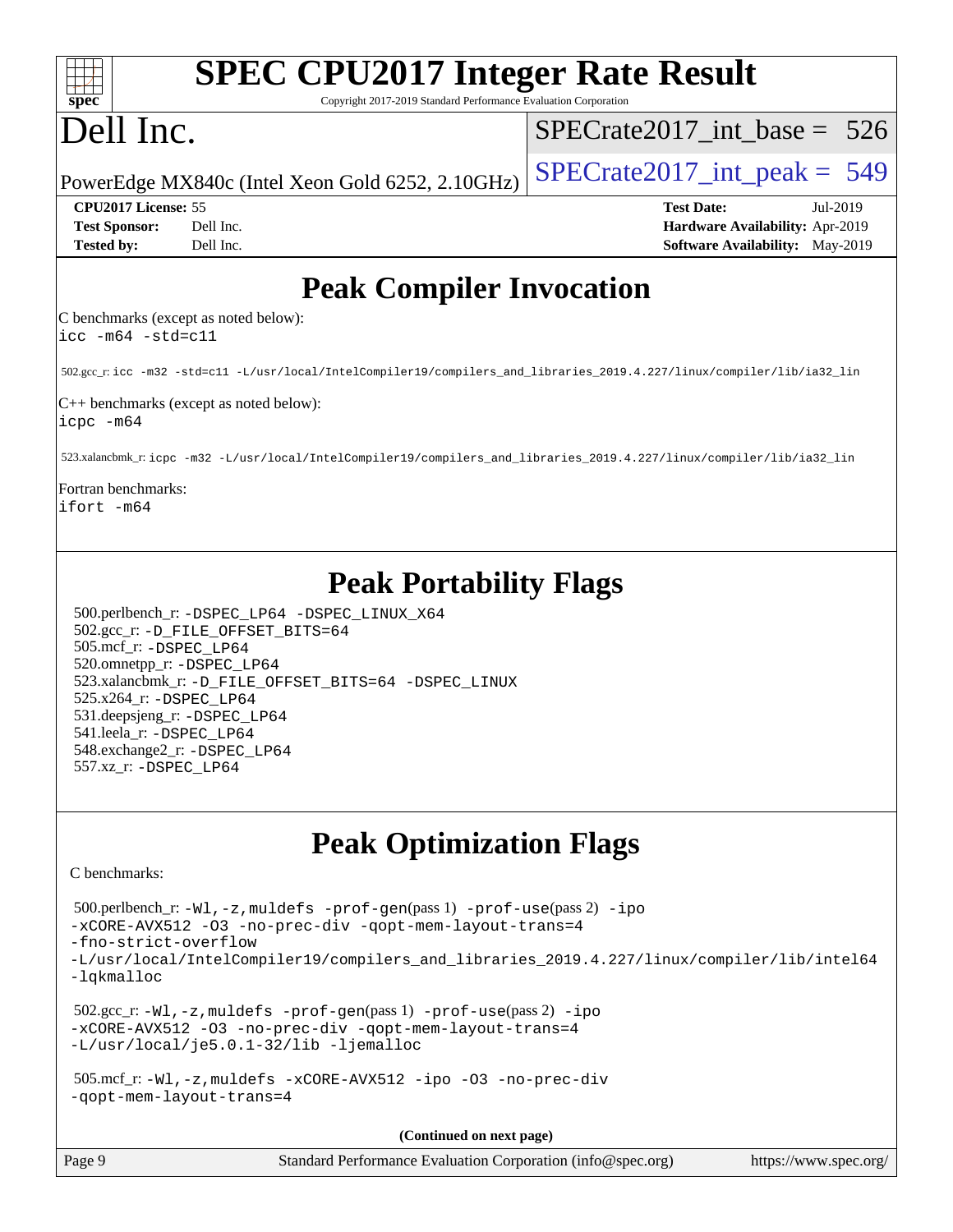| <b>SPEC CPU2017 Integer Rate Result</b><br>spec <sup>®</sup><br>Copyright 2017-2019 Standard Performance Evaluation Corporation                                                                                                                                                                                                                                                                                                                                                                                                                              |                                                                                                            |  |  |  |  |  |
|--------------------------------------------------------------------------------------------------------------------------------------------------------------------------------------------------------------------------------------------------------------------------------------------------------------------------------------------------------------------------------------------------------------------------------------------------------------------------------------------------------------------------------------------------------------|------------------------------------------------------------------------------------------------------------|--|--|--|--|--|
| Dell Inc.                                                                                                                                                                                                                                                                                                                                                                                                                                                                                                                                                    | $SPECrate2017\_int\_base = 526$                                                                            |  |  |  |  |  |
| PowerEdge MX840c (Intel Xeon Gold 6252, 2.10GHz)                                                                                                                                                                                                                                                                                                                                                                                                                                                                                                             | $SPECrate2017\_int\_peak = 549$                                                                            |  |  |  |  |  |
| CPU2017 License: 55<br><b>Test Sponsor:</b><br>Dell Inc.<br><b>Tested by:</b><br>Dell Inc.                                                                                                                                                                                                                                                                                                                                                                                                                                                                   | <b>Test Date:</b><br>Jul-2019<br>Hardware Availability: Apr-2019<br><b>Software Availability:</b> May-2019 |  |  |  |  |  |
| <b>Peak Optimization Flags (Continued)</b><br>$505 \text{.mcf}_r$ (continued):<br>-L/usr/local/IntelCompiler19/compilers_and_libraries_2019.4.227/linux/compiler/lib/intel64<br>$-lq$ kmalloc<br>$525.x264_r: -W1, -z$ , muldefs $-xCORE-AVX512$ -ipo -03 -no-prec-div<br>-qopt-mem-layout-trans=4 -fno-alias<br>-L/usr/local/IntelCompiler19/compilers_and_libraries_2019.4.227/linux/compiler/lib/intel64<br>-lqkmalloc<br>$557.xz$ _r: Same as $505.mcf_r$<br>$C_{++}$ benchmarks:<br>520.omnetpp_r: -Wl, -z, muldefs -xCORE-AVX512 -ipo -O3 -no-prec-div |                                                                                                            |  |  |  |  |  |
| -gopt-mem-layout-trans=4<br>-L/usr/local/IntelCompiler19/compilers_and_libraries_2019.4.227/linux/compiler/lib/intel64<br>-lqkmalloc<br>$523.xalanchm k_r: -Wl, -z, multdefs -prof-gen(pass 1) -prof-use(pass 2) -ipo$<br>-xCORE-AVX512 -03 -no-prec-div -qopt-mem-layout-trans=4<br>-L/usr/local/je5.0.1-32/lib -ljemalloc<br>531.deepsjeng_r: Same as 520.omnetpp_r                                                                                                                                                                                        |                                                                                                            |  |  |  |  |  |
| 541.leela_r: Same as 520.omnetpp_r<br>Fortran benchmarks:<br>-Wl,-z, muldefs -xCORE-AVX512 -ipo -03 -no-prec-div<br>-qopt-mem-layout-trans=4 -nostandard-realloc-lhs -align array32byte<br>-L/usr/local/IntelCompiler19/compilers_and_libraries_2019.4.227/linux/compiler/lib/intel64<br>$-lq$ kmalloc                                                                                                                                                                                                                                                       |                                                                                                            |  |  |  |  |  |
| The flags files that were used to format this result can be browsed at<br>http://www.spec.org/cpu2017/flags/Intel-ic19.0ul-official-linux64.2019-07-09.html<br>http://www.spec.org/cpu2017/flags/Dell-Platform-Flags-PowerEdge14G-revE3.html                                                                                                                                                                                                                                                                                                                 |                                                                                                            |  |  |  |  |  |

You can also download the XML flags sources by saving the following links: <http://www.spec.org/cpu2017/flags/Intel-ic19.0u1-official-linux64.2019-07-09.xml> <http://www.spec.org/cpu2017/flags/Dell-Platform-Flags-PowerEdge14G-revE3.xml>